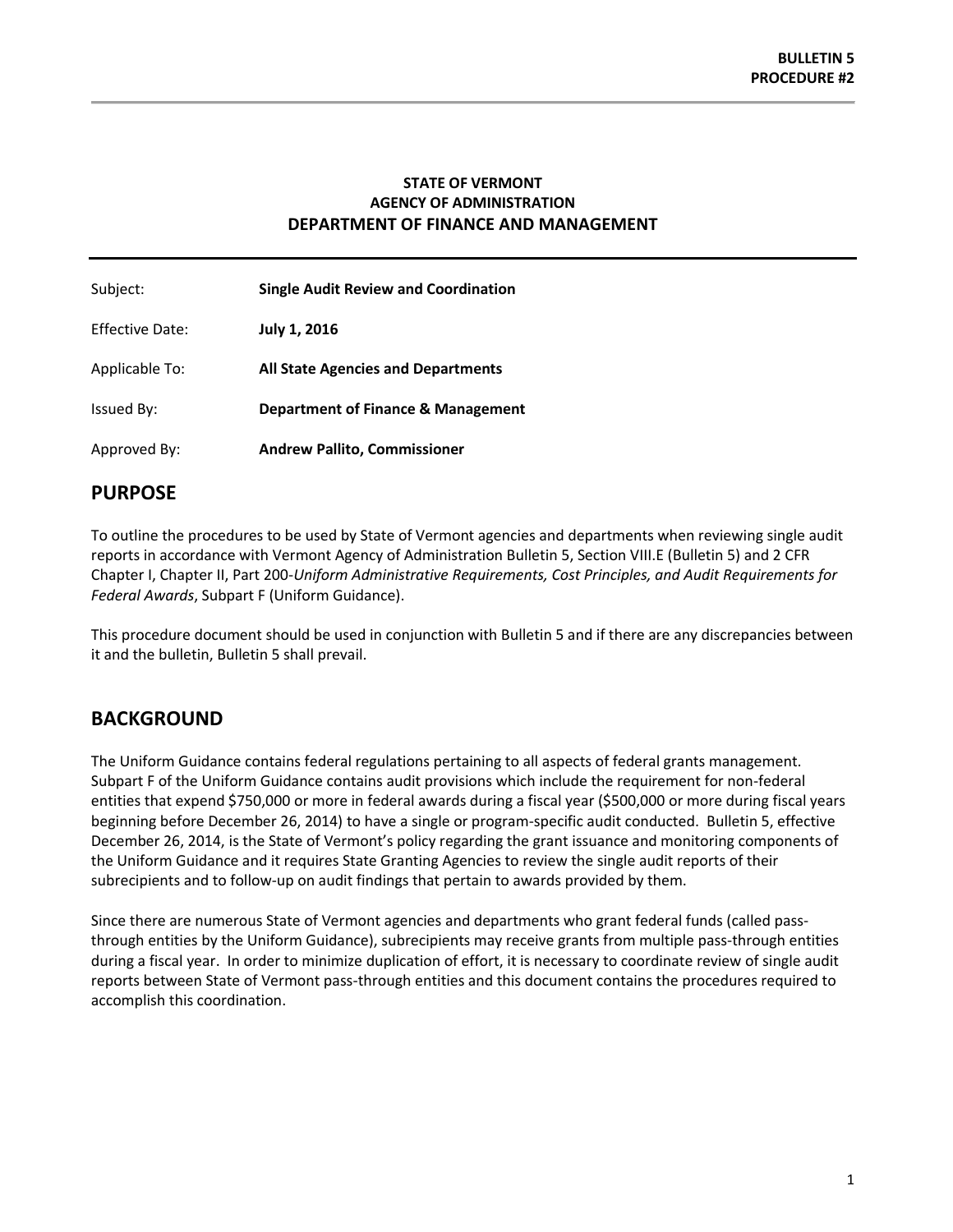# **DEFINITIONS**

**Cross-Cutting Audit Finding** means a single audit report finding that relates to instances of noncompliance with Federal laws and regulations which relate to multiple Federal programs and/or state granting agencies, including findings pertaining to internal controls. For example, a cash management finding may impact all Federal programs administered by the subrecipient since it may use the same process for all of its cash management functions.

**Granting Plan** means a written plan describing how a business unit will administer and monitor the grant awards it issues. This plan will include the basic elements as described in th[e Bulletin 5 Granting Plan Supplement](http://finance.vermont.gov/policies-and-procedures/grant-guidelines-and-procedures) and must be approved by the Commissioner of the Department of Finance and Management.

**Management Decision Letter** means a letter or other formal correspondence issued by the primary pass-through entity to a subrecipient regarding its evaluation of the audit findings and corrective action plan for a particular single audit report. A management decision should clearly state whether or not the audit finding is sustained, the reasons for the decision, and, when necessary, the expected action to repay disallowed costs, make financial adjustments, or other action. If the subrecipient has not completed its corrective action, a timetable for follow-up should be given. The management decision may also describe any appeal process available to the subrecipient, when applicable.

**Official Grant Monitoring File** means the official file where all monitoring documentation exists for a particular grant award or subrecipient/fiscal year. The format of this file may be paper, electronic, or a combination of the two in accordance with the business unit's approved Granting Plan.

**Primary Pass-Through Entity** means the business unit designated by Finance & Management as the lead business unit for a subrecipient's single audit review.

**Secondary Pass-Through Entity** means a business unit that has granted funds to a subrecipient but has not been designated as the primary pass-through by Finance & Management.

**Single Audit** means an audit conducted in accordance with 2 CFR Part 200, Subpart F. Its purpose is to provide [assurance](https://en.wikipedia.org/wiki/Assurance_(accounting)) to federal agencies and pass-through entities as to the management and use of federal grant funds. The audit is typically performed by an independent [certified public accountant](https://en.wikipedia.org/wiki/Certified_public_accountant) (CPA) that is trained and qualified to perform a single audit and it encompasses both financial and [compliance](https://en.wikipedia.org/wiki/Compliance_(regulation)) components.

**Subrecipient** means a non-federal entity that receives a subaward from a State of Vermont pass-through entity to carry out part of a Federal program; but does not include an individual that is a beneficiary of such a program. A subrecipient may also be a recipient of other federal awards directly from a federal awarding agency. A subaward passed through from one State of Vermont Business Unit to another is not considered a subrecipient agreement for single audit purposes although other monitoring requirements may still exist.

**Subrecipient Annual Report** means the annual report submitted by subrecipients to Finance and Management which states whether or not the subrecipient requires a single audit for a given fiscal year. This annual report is required by Bulletin 5 and is a mandatory requirement of all federally funded grant agreements.

# **ROLES AND RESPONSIBILITIES**

#### **I. Primary Pass-Through Entity**

The primary pass-through entity fulfills a role similar to a Federal Cognizant Agency for Audit as defined by Uniform Guidance §200.18. The primary pass-through is the lead State of Vermont pass-through entity responsible for verifying that the subrecipient submits copies of the audit to the Federal Audit Clearinghouse (FAC), reviewing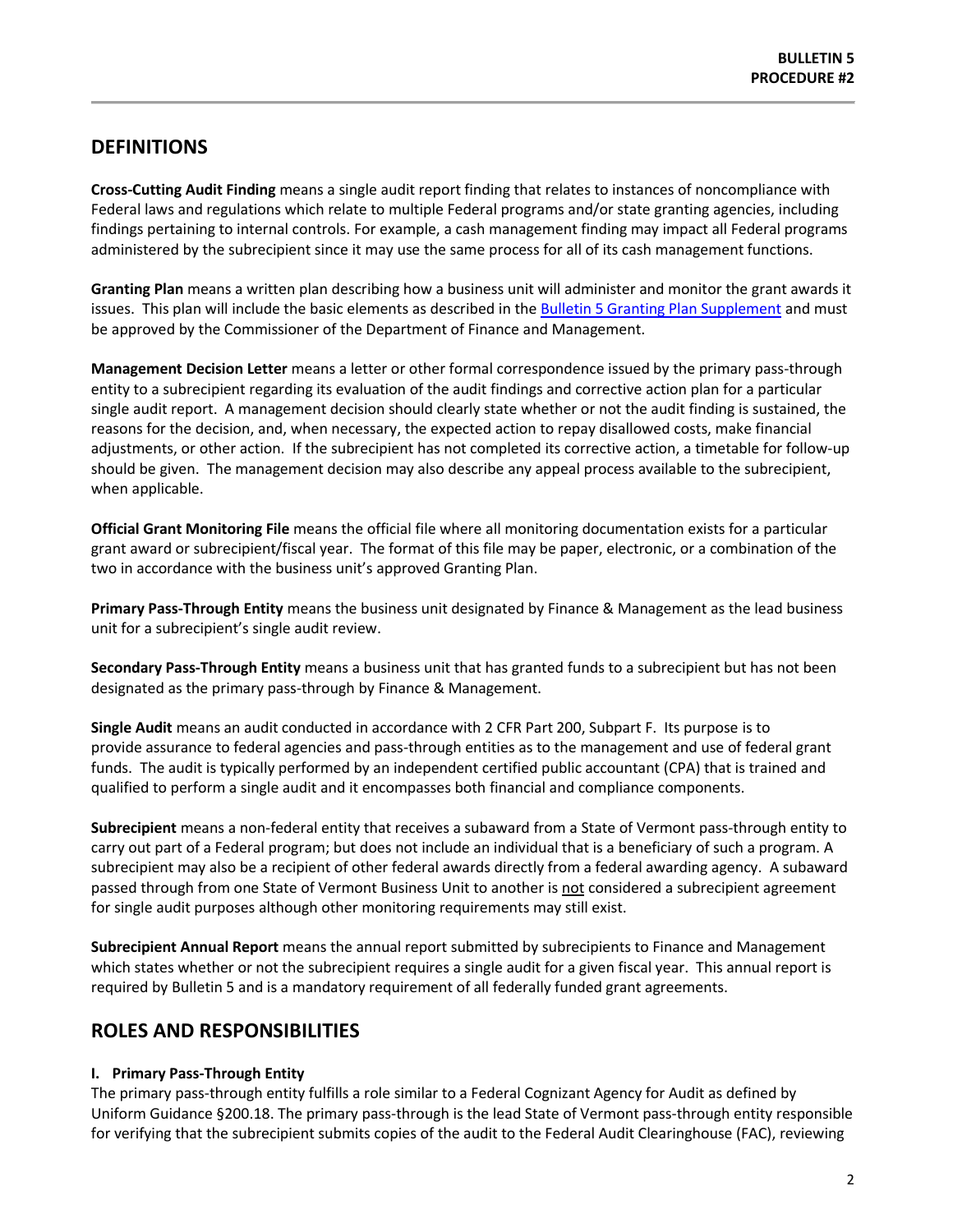the audit report, coordinating review among State of Vermont granting agencies, issuing a management decision if required, and updating the VISION Grant Tracking module regarding single audit review.

#### **II. Secondary Pass-Through Entity**

The secondary pass-through entity is responsible for reviewing single audit reports for their subrecipients and determining if the report contains findings pertaining to its grant programs. The secondary must also communicate with the primary in order to facilitate drafting of the management decision and finalizing single audit review per the procedures described in this document.

| <b>KEY ROLES AND RESPONSIBILITIES</b>                       |                                                      |  |  |
|-------------------------------------------------------------|------------------------------------------------------|--|--|
| Primary                                                     | <b>Secondary</b>                                     |  |  |
| Obtain the single audit report from the FAC or              | Review single audit reports to identify findings or  |  |  |
| directly from the subrecipient. Review the report           | other issues that may impact their program(s) and    |  |  |
| to identify any cross-cutting issues and to findings        | to review and evaluate the corrective action plan    |  |  |
| pertaining to programs funded by the primary.               | for such findings.                                   |  |  |
| Coordinate review of the single audit report with           | Communicate with the primary pass-through entity     |  |  |
| secondary State of Vermont pass-through entities.           | regarding review of the audit report.                |  |  |
| If an audit report contains findings, issue a               | Notify the primary whether the audit report          |  |  |
| management decision on the subrecipient's                   | contains findings pertaining to the secondary's      |  |  |
| corrective action plan and/or responses to the              | program(s) and when such findings exist, draft the   |  |  |
| findings within six months after receipt of the audit       | management decision to the corrective action plan    |  |  |
| report.                                                     | for those findings.                                  |  |  |
| Update the appropriate section of the Review page           | Audit review checkboxes in the Grant Tracking        |  |  |
| of the Grant Tracking module to identify the status         | module are not to be updated by secondary pass-      |  |  |
| of various stages of single audit review such as            | through entities.                                    |  |  |
| receipt of the report, review of the report, etc.           |                                                      |  |  |
| Enter thorough comments in the Comments boxes               | Enter thorough comments in the Comments boxes        |  |  |
| of the Grant Tracking Review page, both positive            | of the Grant Tracking Review page, both positive     |  |  |
| and negative as applicable.                                 | and negative as applicable.                          |  |  |
| Document all monitoring activities in the official          | Document all monitoring activities in the official   |  |  |
| monitoring file using the <b>Single Audit Review Log or</b> | monitoring file using the Single Audit Review Log or |  |  |
| similar document.                                           | similar document.                                    |  |  |

# **PROCEDURES**

## **A. SINGLE AUDIT REVIEW**

All pass-through entities must review the audit reports of all of their subrecipients, regardless of who has been assigned as primary pass-through entity. In addition to the tasks outlined in this document, each granting agency must follow the procedures described in its approved Granting Plan.

When reviewing a single audit report, it is important to understand the purpose of a single audit and also its limitations. A single audit looks primarily at the subrecipient's "major programs" (larger programs which meet the definition of a major program) and "non-major" programs which the auditor determines have a high risk of noncompliance with Federal regulations. Auditors are required to include reportable conditions, material weaknesses, findings of noncompliance, questioned costs, suspected fraud, etc. in the audit report *only for the programs that were audited*. Depending upon specific program requirements and the results of previous audits, major programs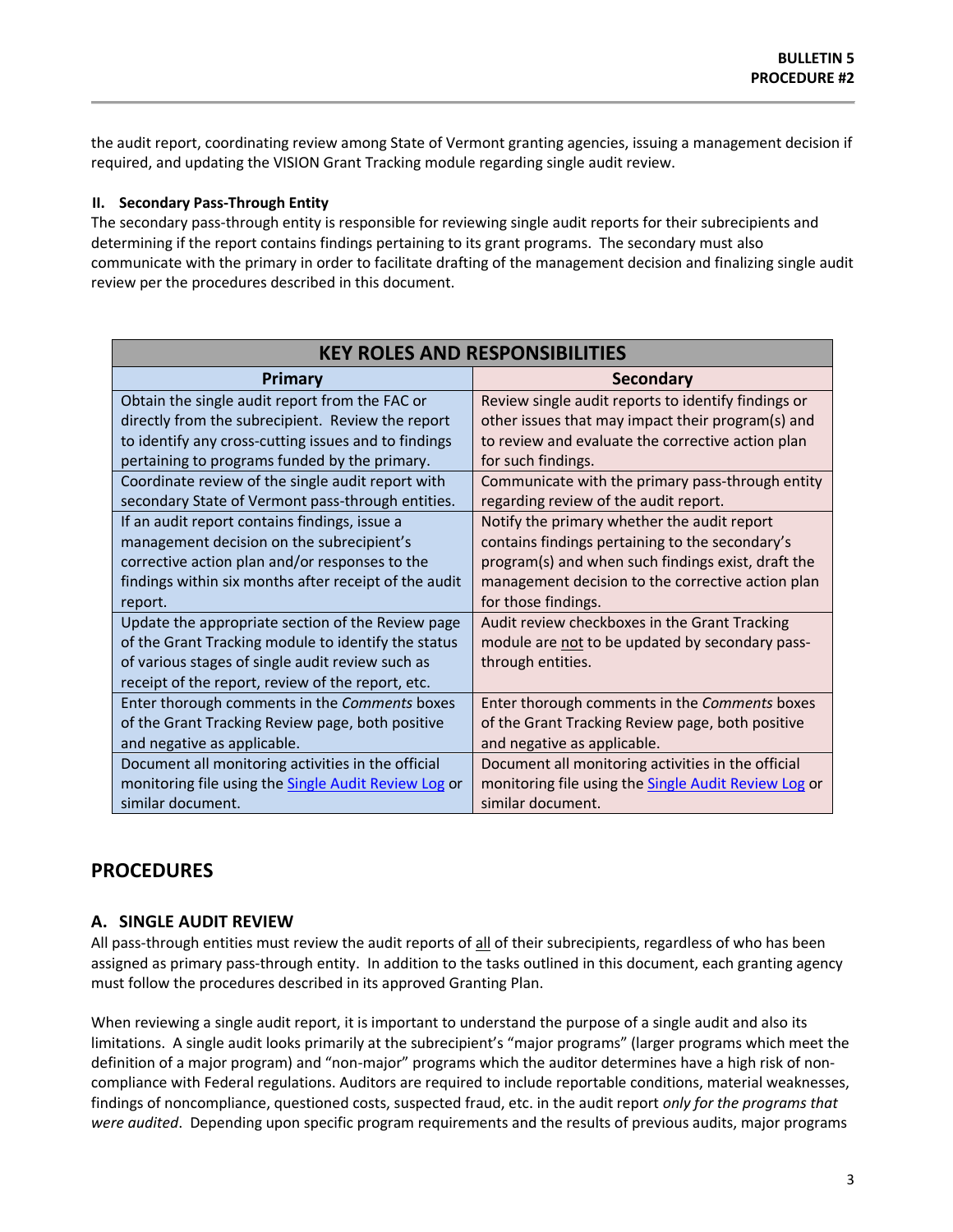may be audited only once every three years and non-major/low-risk programs are generally excluded from the audit altogether.

Reliance on Single Audits: Many State of Vermont subrecipients are relatively small organizations with only one major program and the scope of their single audit is focused only on this program and its compliance requirements. Due to the limitations of this narrow focus, pass-through entities should not rely solely on single audit reports for their monitoring activities. In order to adequately monitor a subrecipient, the pass-through entity may need to perform site visits, additional desk reviews, or other monitoring activities. Additional monitoring will allow a pass-through entity to monitor areas of a major program that an auditor would not test, or to monitor programs that are not tested during the single audit either because they are too small or they are not considered high-risk.

### **Use of the Federal Audit Clearinghouse**

The Uniform Guidance requires single audit reports to be submitted electronically to the FAC within 30 days after the report has been issued but no later than nine months after the subrecipient's fiscal year has ended. The FAC is implementing functionality to allow downloading of the audit report package directly from their website. Whenever possible, primary and secondary pass-through entities should download copies of audit reports directly from the FAC once this functionality has been implemented. In the meantime, copies should be obtained directly from the subrecipient and electronic copies are preferred.

# **General Review Guidelines**

#### *Conducted by both Primary and Secondary Pass-Through Entities*

Obtain the single audit report from the Federal Audit Clearinghouse or directly from the subrecipient if download functionality is not available on the FAC website. (The report is due no later than nine months after the subrecipient's fiscal year end.)

Review all required sections of the audit report.

Cross-cutting audit findings, such as those pertaining to internal controls, may affect all programs including non-major programs, so particular attention should be given to these findings even if no programmatic findings exist.

Document review using checklists, a review log, or other written/electronic means and file this documentation in th[e Official Grant Monitoring File.](http://finance.vermont.gov/sites/finance/files/documents/Pol_Proc/Grants/FIN-B5_Procedure2-Single_Audit_Review.pdf)

Primary and secondary pass-through entities must communicate on the adequacy of management's response to the corrective action plan. The secondary will draft responses to findings pertaining to its own grant programs. A final management decision is due no later than six months after completion of the audit report.

#### *NOTES:*

*The State of Vermont is not authorized to grant extensions for submission of single audit reports.*

*Pass-through entities are not required to follow up on findings or other matters pertaining to awards not passed through the State of Vermont, such as direct Federal awards or subawards from non-State of Vermont entities.*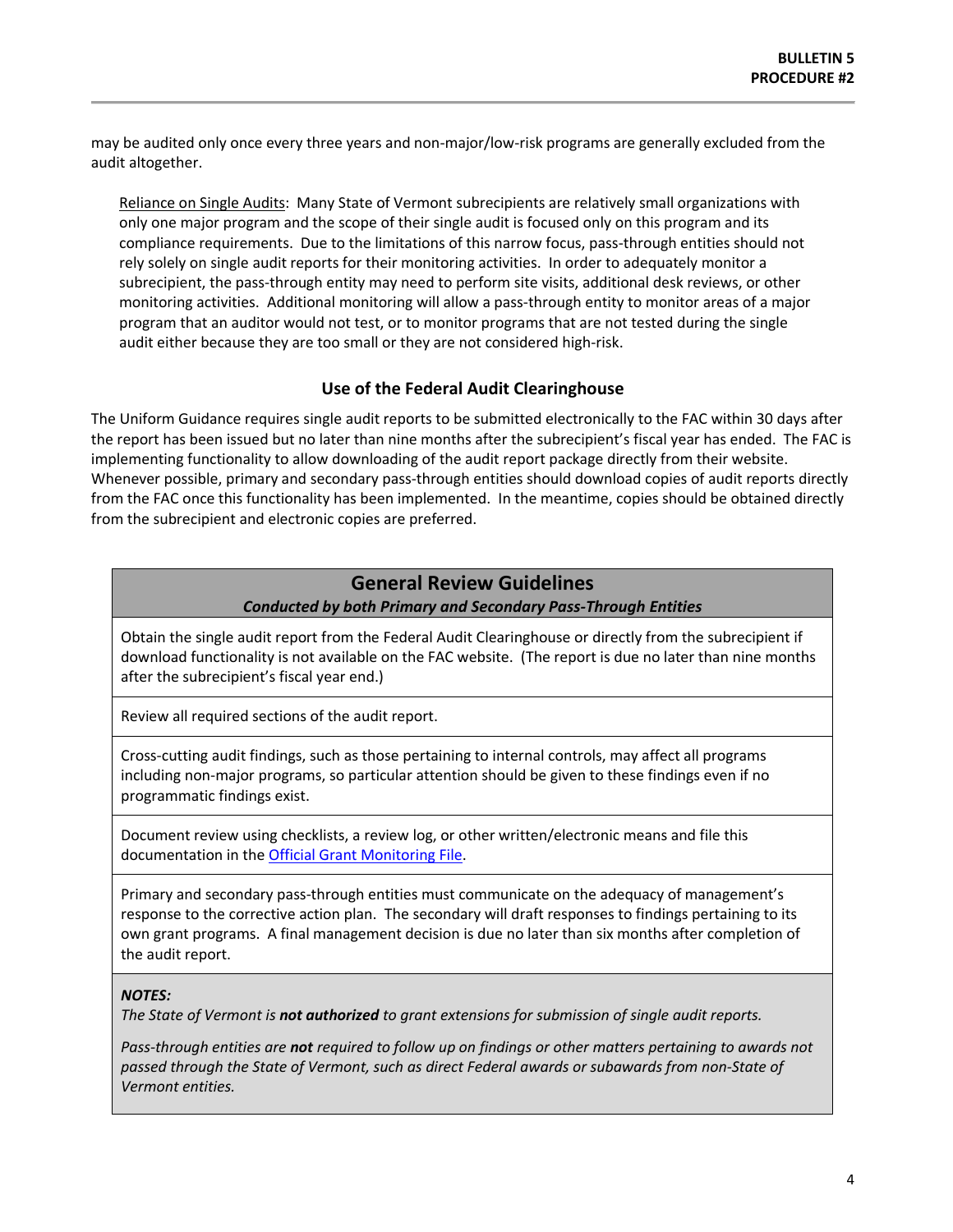### **Required Sections to Review**

- <span id="page-4-0"></span>Auditor's Report on Internal Control over Financial Reporting and on Compliance and Other Matters;
- Auditor's Report on Compliance for Each Major Program;
- $\triangleright$  Report on Internal Control over Compliance;
- $\triangleright$  Report on Schedule of Expenditures of Federal Awards (SEFA);
- $\triangleright$  Schedule of Findings and Questioned Costs;
- $\triangleright$  Corrective Action Plan (when separately reported.)

Expenditures reported on the SEFA should be reviewed by pass-through entities for reasonableness as compared to financial reports submitted during the fiscal year period. If there appear to be errors or omissions on the SEFA, a revised report should be requested. Any requests for revised reports should be made by the primary and coordinated with secondary pass-through entities. The subrecipient should coordinate the revision with their auditor. Pass-through entities should not make requests for revisions directly to the subrecipient's auditor.

#### **Checklists**

Pass-through entities should use one or more checklists in order to facilitate consistent and thorough review of all reports and as a means of documenting the review. A sampl[e audit review checklist](http://finance.vermont.gov/policies-and-procedures/grant-guidelines-and-procedures) is found on the Finance & Management website but pass-through entities may develop their own checklist if the sample does not meet their needs. Pass-through entities are expected to consistently use their checklists for all single audit reports it reviews.

#### **Corrective Action Plan**

The subrecipient must provide a formal response to each finding contained in the single audit report and many reports contain this response within the single audit report itself. When an audit report does not contain an adequate management response to findings, a corrective action plan must be requested. The primary will typically take the lead in communicating with the subrecipient for matters pertaining to cross-cutting audit findings and for findings pertaining specifically to the primary's programs and the secondary will communicate regarding follow-up for their own programs. However, there may be instances where the primary and secondary may mutually agree that it makes sense to share this responsibility. Regardless of which pass-through entity communicates with the subrecipient, copies of all corrective action plans and associated correspondence must be filed with the audit and retained by pass-through entities per the procedures of their Granting Plan.

## **B. COORDINATION OF SINGLE AUDIT REVIEW**

In order to facilitate efficient and timely monitoring of single audit reports, the tasks listed in [Appendix I](#page-7-0) are assigned to primary and secondary pass-through entities along with a recommended timeframe for each. A summarized timeline of audit review tasks is found in [Appendix II.](#page-12-0)

The timeline provided is recommended but may vary depending upon the current situation. Variations to the recommended timeline may be agreed to by pass-through entities without approval of Finance and Management, provided single audit review is **completed within six months** after each subrecipient's report has been issued as required by the Uniform Guidance.

It is important to note that the majority of single audit reports reviewed by State of Vermont pass-through entities are due March 31 (fiscal year-end June 30) and review must be completed by September 30. This is a busy time of year due to fiscal year-end deadlines and activities and it may be necessary to fluctuate from the recommended timeline particularly during this time of year.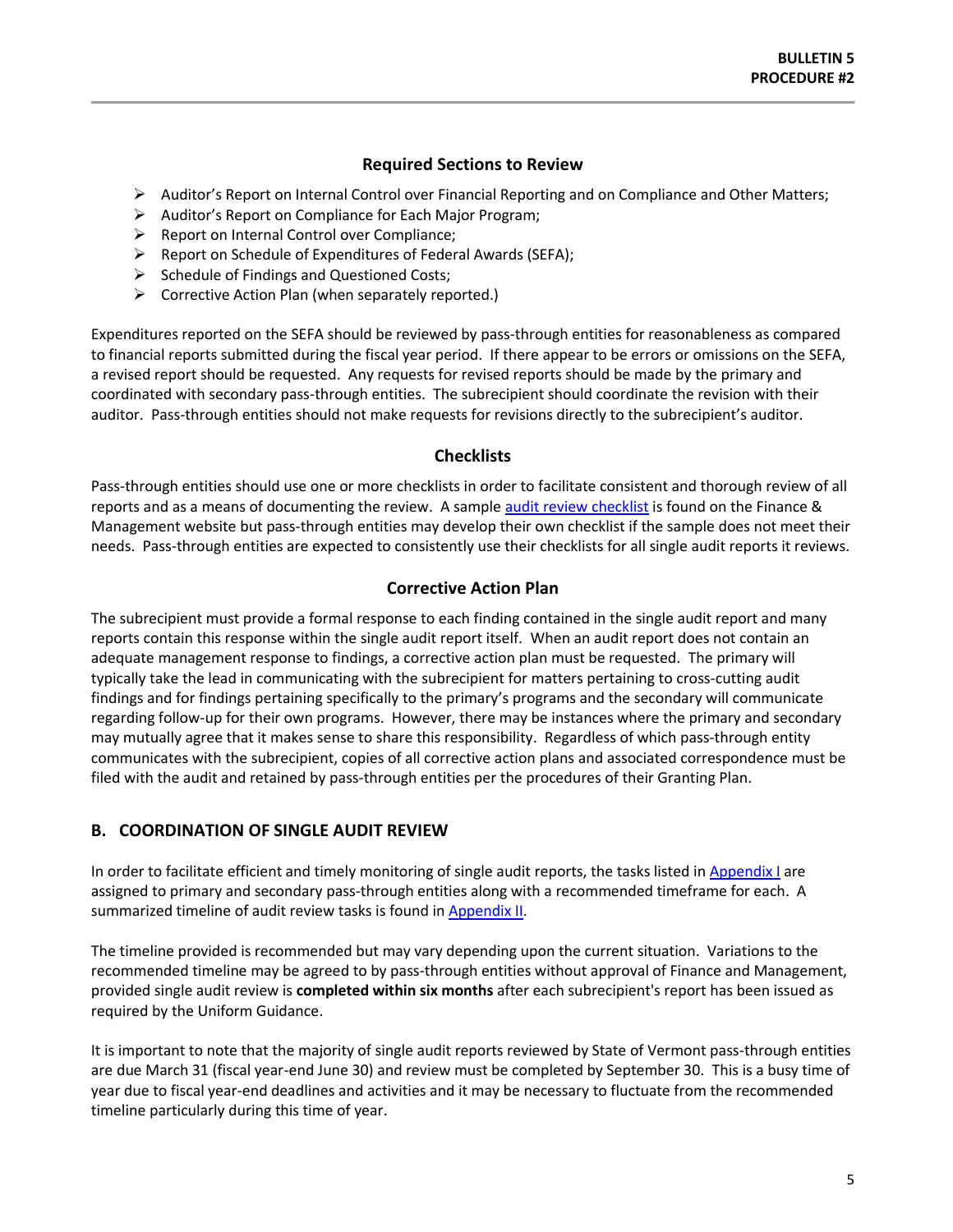### **Primary Pass-Through Entity Tasks**

Coordination of single audit review between State of Vermont granting agencies is conducted by the primary pass-through entity. The primary must document each step of its review of single audit reports using the [Single Audit Review Log](http://finance.vermont.gov/policies-and-procedures/grant-guidelines-and-procedures) found on the Finance & Management website or in a similar document. This log should be filed in the official monitoring file.

*Note: Finance & Management provides a list of key contact persons in each State of Vermont granting agency on the Bulletin 5 page of its website. Refer to the Monitoring Contacts for the applicable business unit(s) when communicating with another pass-through entity.*

The primary is not expected to:

- Make a hard copy of the report for the secondary pass-through entities;
- Notify secondary pass-through entities of findings that may appear in the report;
- Review or comment upon the corrective action plan for findings related to a secondary's programs.

VISION Grant Tracking Module: The primary is responsible for all Grant Tracking Review page entries which should occur throughout the review process. Since the time between receiving a single audit report and when its review is finalized can be as long as 6 months, it is the expectation that Grant Tracking will be updated as events occur and not all at once after the fact. *It is especially important that the Audit Received checkbox is checked immediately upon receipt of the audit report since this status effects the subrecipient's eligibility for future grant awards.*

#### **Secondary Pass-Through Entity Tasks**

Although coordination of single audit review is conducted by the primary, a secondary pass-through entity must be responsive to requests made by the primary and must conduct their own timely review of their subrecipients' single audit reports. The secondary pass-through must also document each step of its review of single audit reports using the [Single Audit Review Log](http://finance.vermont.gov/policies-and-procedures/grant-guidelines-and-procedures) found on the Finance & Management website or in a similar document. This log should be filed in the official monitoring file. At a minimum, the tasks listed in [Appendix I](#page-7-0) must be documented.

#### **C. MANAGEMENT DECISION AND FINALIZING REVIEW**

The Uniform Guidance and Bulletin 5 require the primary to send a Management Decision Letter (MDL) to the subrecipient only when the audit contains findings. This letter provides the State's assessment of the subrecipient's response to findings and it **must** be sent within six months after the audit report has been issued. As a best practice, when a single audit report does not contain findings, it is recommended that the primary communicate via a formal letter or email to the subrecipient that review of the report has been completed and that no further follow-up is required.

Although the primary has ultimate responsibility for the MDL, all secondary pass-through entities are responsible for providing timely feedback to the primary in order for the MDL to be drafted within the required timeframe. When an audit report contains findings, but does not contain findings that pertain to a secondary's programs, the secondary should communicate this to the primary as soon as possible. This will allow the primary to avoid contacting them to solicit a response and may allow the process to be completed earlier and more efficiently.

When findings in the audit report affect programs administered by both the primary and one or more secondary pass-through entities, the primary is responsible for drafting the MDL and for including relevant comments or narrative provided by the secondary.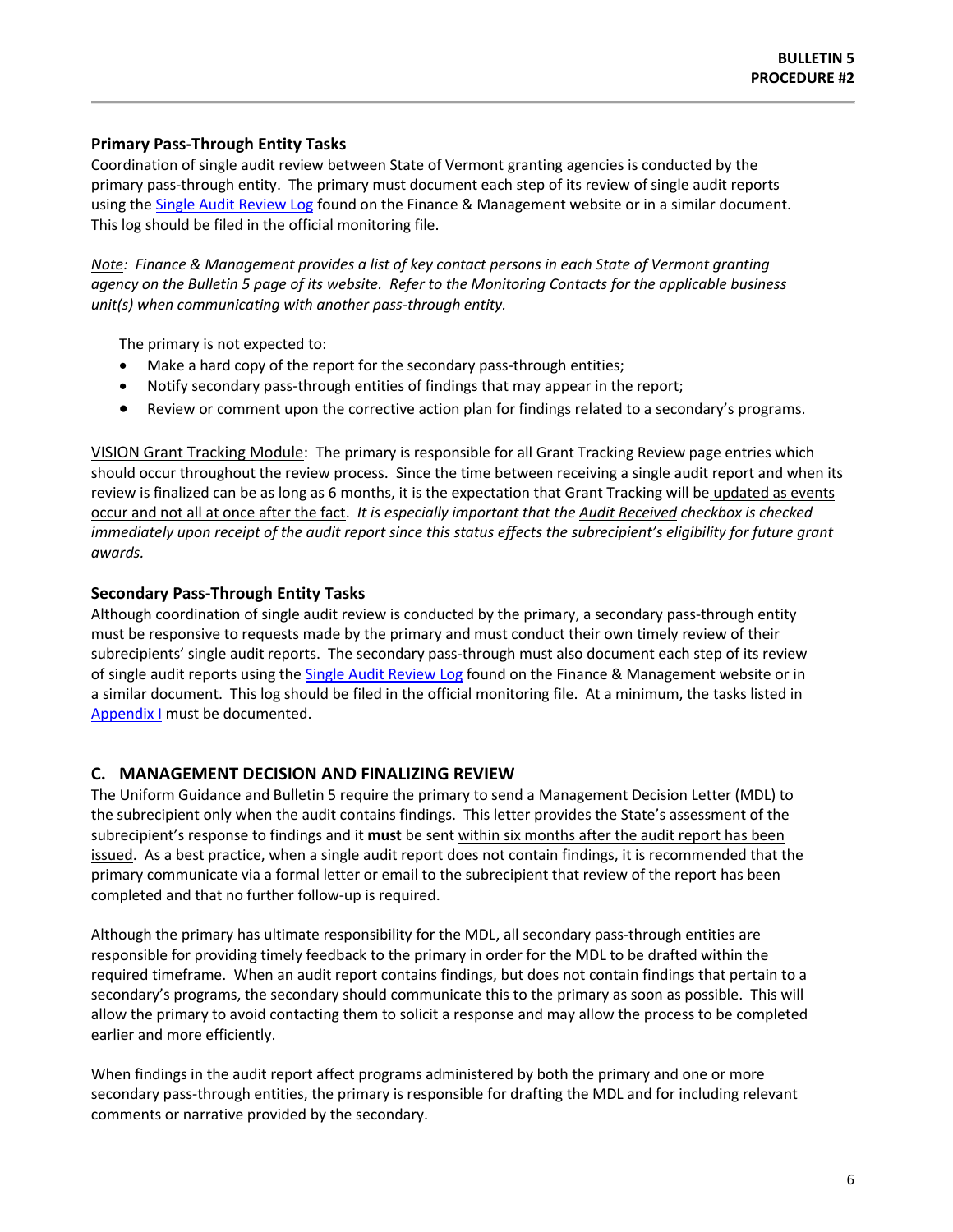## **D. BULLETIN 5 RISK ASSESSMENT**

Bulletin 5 requires granting agencies to perform pre-award risk assessments when issuing new grant awards and one area of evaluation pertains to the results of prior audits. In order to provide meaningful information to grants staff who perform future risk assessments, it is important to enter thorough comments in the Comments boxes of the Grant Tracking Review page, both positive and negative as applicable. A reviewer's tendency may be to enter only negative comments for an audit that contained numerous or serious findings, but both positive and negative comments are useful and important for grants staff when performing future risk assessments. Comments may be entered by any user with access to the Review page and are also visible to all users with access to the page.

## **E. OFFICIAL GRANT MONITORING FILE**

As required by Bulletin 5, documentation of all monitoring activities, including activities and correspondence related to single audit review, must be kept in the pass-through entity's official monitoring file in accordance with the approved granting plan. Pass-through entities must also keep copies of subrecipient single audit reports and corrective action plans. Contents of grant monitoring files must be made available to Finance & Management and/or auditors upon request. Files and corresponding audit reports must be retained in accordance with the State of Vermont General Record Schedule [GRS-1000.1007: Audit Records](https://www.sec.state.vt.us/archives-records/records-management/records-retention/general-record-schedules.aspx) or with the pass-through entities' own records retention schedule. In some cases, Federal program regulations require a longer retention period and, when applicable, those requirements shall prevail.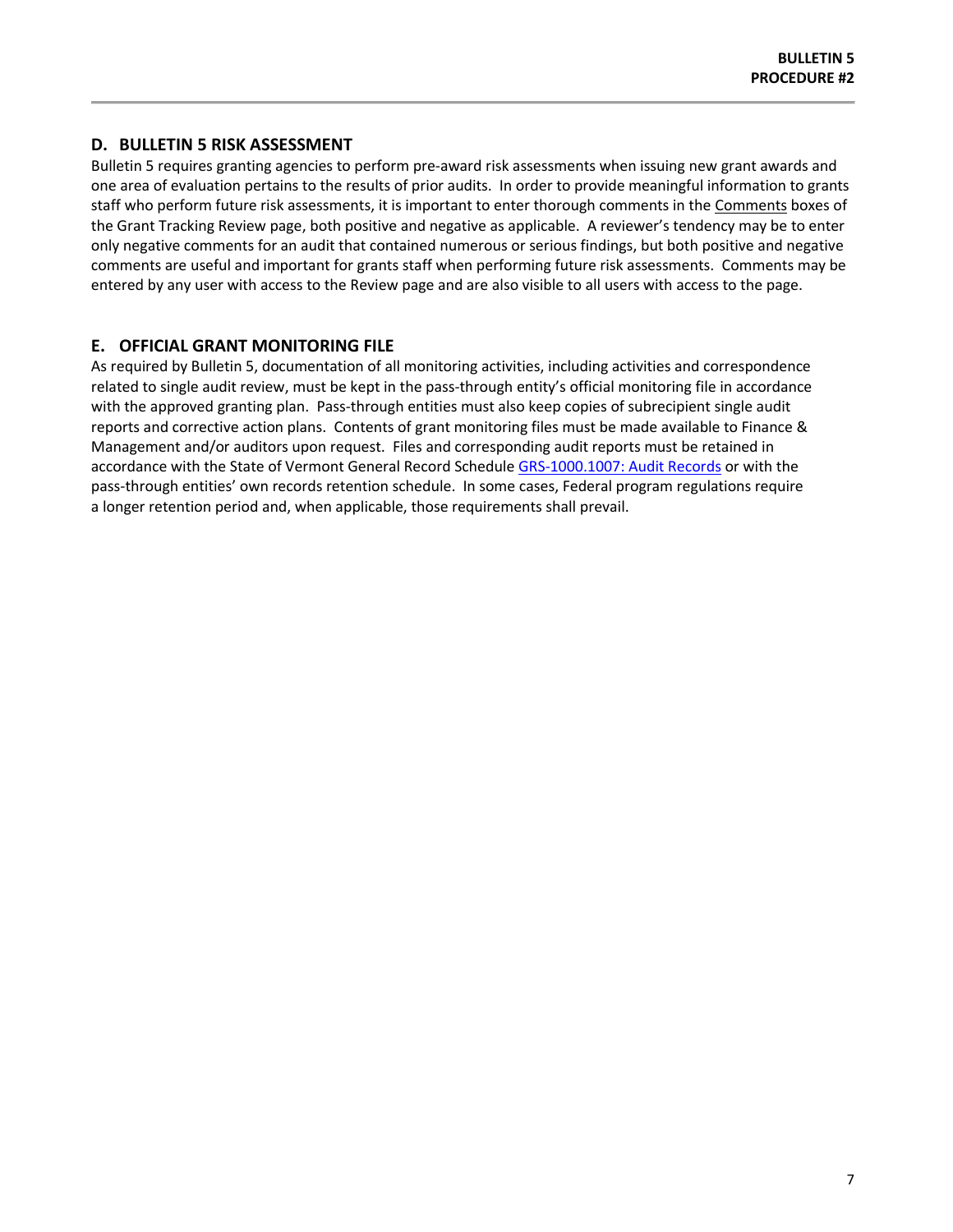# <span id="page-7-0"></span>**APPENDIX I**

| <b>PRIMARY PASS-THROUGH AUDIT REVIEW TASKS</b>                                                                                             |                                                                                                                                                                                                                                                                                                                                                                                                                                                                                                |                                                     |  |
|--------------------------------------------------------------------------------------------------------------------------------------------|------------------------------------------------------------------------------------------------------------------------------------------------------------------------------------------------------------------------------------------------------------------------------------------------------------------------------------------------------------------------------------------------------------------------------------------------------------------------------------------------|-----------------------------------------------------|--|
|                                                                                                                                            | Task Description (Document activities in the Single Audit Review Log or similar document)                                                                                                                                                                                                                                                                                                                                                                                                      | <b>Due Date</b>                                     |  |
| ➤                                                                                                                                          | <b>Ascertain Report Status</b><br>Review the expected audit completion date reported on the Subrecipient Annual<br>Report (SAR). This can be found by downloading the SAR from the Review page<br>of the VISION Grant Tracking module.                                                                                                                                                                                                                                                         | 3 months after<br>subrecipient's fiscal<br>year-end |  |
| ➤                                                                                                                                          | Contact the subrecipient to ascertain the status of the audit.<br>If a date has not been provided on the SAR, contact the subrecipient no later<br>than seven months after the fiscal year end date (two months prior to the<br>nine-month deadline).                                                                                                                                                                                                                                          | At least 2 months<br>prior to report due<br>date    |  |
|                                                                                                                                            | <b>Obtain Report</b>                                                                                                                                                                                                                                                                                                                                                                                                                                                                           |                                                     |  |
| ➤<br>➤                                                                                                                                     | Check the FAC after the expected due date to see if an audit report has been<br>submitted and download the report if available. If the FAC download<br>functionality is not yet available, contact the subrecipient directly for a copy.<br>Follow up with the subrecipient if it has not been submitted. Make it clear to the<br>subrecipient that failure to comply with the deadline puts them out of compliance<br>and they are ineligible for future awards until they are in compliance. | Within 2 - 4 weeks<br>after the 9-month<br>deadline |  |
|                                                                                                                                            | Note: The State of Vermont does not have the authority to grant extensions for the<br>nine-month single audit due date.                                                                                                                                                                                                                                                                                                                                                                        |                                                     |  |
|                                                                                                                                            | <b>Preliminary Review</b>                                                                                                                                                                                                                                                                                                                                                                                                                                                                      |                                                     |  |
| ⋗                                                                                                                                          | Verify that it is a single audit report and that it appears to include all required                                                                                                                                                                                                                                                                                                                                                                                                            | Within 1 week of                                    |  |
| ➤                                                                                                                                          | components. (See Required Sections.)<br>Review the SEFA and verify that the correct Business Unit has been selected as<br>primary.                                                                                                                                                                                                                                                                                                                                                             | receipt of report                                   |  |
|                                                                                                                                            | If the correct primary has not been selected, email a copy of the SEFA to<br>Finance & Management and request that the primary is changed.                                                                                                                                                                                                                                                                                                                                                     |                                                     |  |
|                                                                                                                                            | Note: If Finance & Management concurs, the primary will be changed in VISION and<br>the former primary will take on the role of secondary for the remainder of this audit<br>review.                                                                                                                                                                                                                                                                                                           |                                                     |  |
| ⋗                                                                                                                                          | Determine if the report contains findings and if so, if a management response<br>(corrective action plan) has been included                                                                                                                                                                                                                                                                                                                                                                    |                                                     |  |
| ➤<br>➤                                                                                                                                     | Request a corrective action plan from the subrecipient if a management<br>response is not included in the report<br>Check the Audit Received checkbox on the VISION Grant Tracking Review page.                                                                                                                                                                                                                                                                                                |                                                     |  |
|                                                                                                                                            | Note: Since receipt of the single audit report affects a subrecipient's eligibility for<br>future awards, it is very important that the Audit Received checkbox be checked as<br>soon as the audit report has been received.                                                                                                                                                                                                                                                                   |                                                     |  |
| <b>Contact Secondary Pass-Through Entities</b><br>Contact all secondary pass-through entities whose programs were included in<br>the SEFA. |                                                                                                                                                                                                                                                                                                                                                                                                                                                                                                | Within 10 days of<br>receipt of report              |  |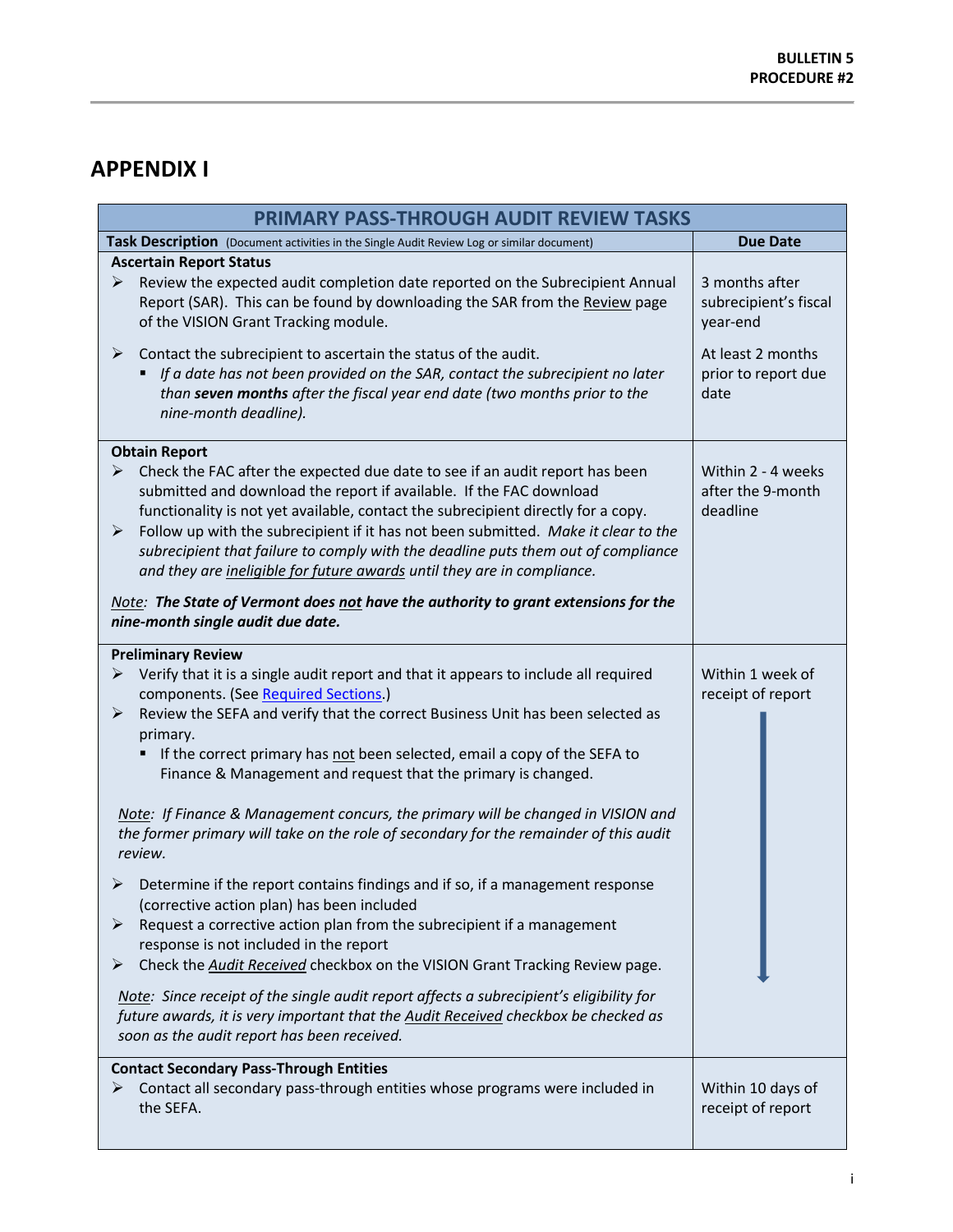| <b>PRIMARY PASS-THROUGH AUDIT REVIEW TASKS</b>                                                                                                                                                                                                                                                                                                                                                                                                                                                                        |                                             |  |  |
|-----------------------------------------------------------------------------------------------------------------------------------------------------------------------------------------------------------------------------------------------------------------------------------------------------------------------------------------------------------------------------------------------------------------------------------------------------------------------------------------------------------------------|---------------------------------------------|--|--|
| Task Description (Document activities in the Single Audit Review Log or similar document)                                                                                                                                                                                                                                                                                                                                                                                                                             | <b>Due Date</b>                             |  |  |
| <b>Contact Secondary Pass-Through Entities (continued)</b>                                                                                                                                                                                                                                                                                                                                                                                                                                                            |                                             |  |  |
| Contact should be a brief email notifying the secondary that the single audit<br>٠<br>report is available and the subrecipient has reported expending funds from<br>one or more of the secondary's programs.                                                                                                                                                                                                                                                                                                          |                                             |  |  |
| As a courtesy, if the audit report has been received electronically, a copy of<br>٠<br>the report should accompany the email to the secondary pass-through entity.                                                                                                                                                                                                                                                                                                                                                    |                                             |  |  |
| Note: Consult with the subrecipient or Finance & Management if unable to<br>determine if there are secondary State of Vermont pass-through entities on the SEFA.                                                                                                                                                                                                                                                                                                                                                      |                                             |  |  |
| Thoroughly review the Single Audit Report<br>Use the sample Audit Review Checklist or other similar document to assist in<br>➤<br>thoroughly reviewing the audit report.<br>Determine if the report contains cross-cutting audit findings or to programs<br>➤<br>managed by the primary pass-through entity.<br>Determine if the report contains a management response to the findings. If it<br>➤<br>does not, the primary will request a corrective action plan from the subrecipient<br>within this 30-day period. | Within 30 days of<br>receipt of the report  |  |  |
| Verify that the SEFA appears to be correctly stated for the primary's programs.<br>➤                                                                                                                                                                                                                                                                                                                                                                                                                                  |                                             |  |  |
| Check the Audit Reviewed checkbox in VISION.<br>➤<br><b>Report without Findings</b>                                                                                                                                                                                                                                                                                                                                                                                                                                   | Immediately upon<br>completion of<br>review |  |  |
| It is recommended that the primary send a letter to the subrecipient<br>➤<br>acknowledging their audit report review is complete and no further follow-up is<br>required. A copy of this letter will be maintained in the official monitoring file.                                                                                                                                                                                                                                                                   |                                             |  |  |
| Check the Audit Accepted checkbox in VISION and verify that all other<br>➤<br>checkboxes have been checked.                                                                                                                                                                                                                                                                                                                                                                                                           |                                             |  |  |
| Review Corrective Action Plan (CAP) (when report contains findings)                                                                                                                                                                                                                                                                                                                                                                                                                                                   | (Part of report review)                     |  |  |
| Review the CAP for all cross-cutting audit findings.<br>➤<br>Review the CAP for finding responses related to the primary's programs.<br>If CAP is part of the original report: Review is part of overall report review.<br>If CAP is submitted separately: Review as soon as possible upon receipt.                                                                                                                                                                                                                   | Within 30 days of<br>receipt of report      |  |  |
| Contact subrecipient if corrective action plan is deemed incomplete or<br>➤<br>inadequate to address the audit findings and request an updated plan.<br>Check the <b>Audit Contains Findings/Issues</b> checkbox and all appropriate Corrective<br>➤<br>Action Plan checkboxes in VISION.                                                                                                                                                                                                                             |                                             |  |  |
| Contact all secondary pass-through entities via email and ask for their<br>➤<br>assessment of responses to audit findings for the secondary's program(s) and for<br>input into the Management Decision Letter. (See section below.)                                                                                                                                                                                                                                                                                   | Within 45 days of<br>receipt of the report  |  |  |
| Note: State of Vermont agencies are not required to review or comment on findings<br>contained in the report related to programs not passed through the State of Vermont.                                                                                                                                                                                                                                                                                                                                             |                                             |  |  |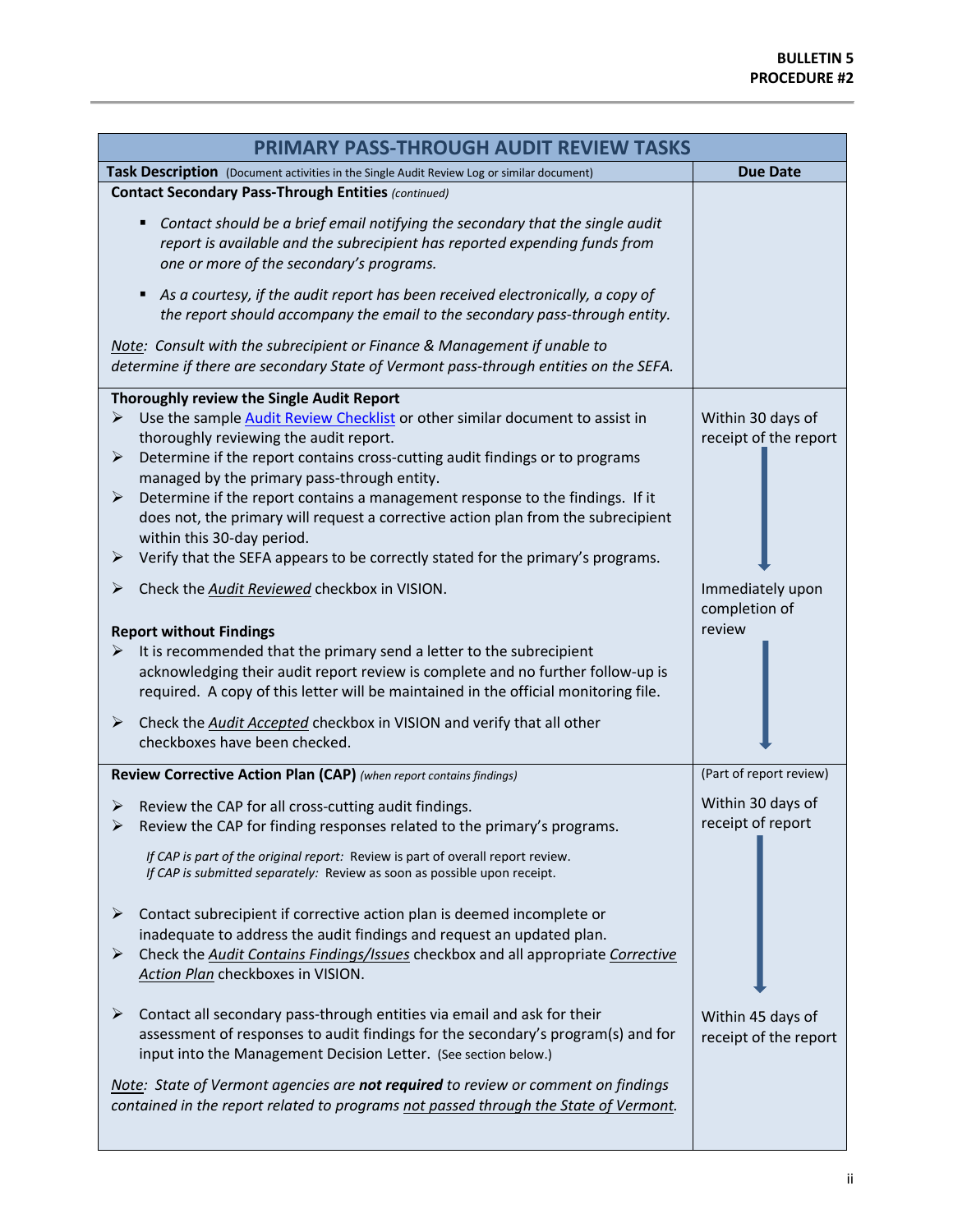| <b>PRIMARY PASS-THROUGH AUDIT REVIEW TASKS</b> |                                                                                                                                                                                                                                                                      |                                   |  |
|------------------------------------------------|----------------------------------------------------------------------------------------------------------------------------------------------------------------------------------------------------------------------------------------------------------------------|-----------------------------------|--|
|                                                | Task Description (Document activities in the Single Audit Review Log or similar document)                                                                                                                                                                            | <b>Due Date</b>                   |  |
|                                                | <b>Follow-Up with Subrecipient</b>                                                                                                                                                                                                                                   |                                   |  |
| ➤<br>➤                                         | The primary should follow-up as needed pertaining to findings related to their<br>programs.<br>If further information or other follow-up is needed from the subrecipient                                                                                             | As needed during<br>report review |  |
|                                                | regarding cross-cutting audit findings, the primary should typically take the lead<br>in communicating with the subrecipient. However, there may be instances<br>where the primary and secondary may mutually agree that the secondary should<br>reach out directly. |                                   |  |
| ➤                                              | The primary is not expected to follow-up with the subrecipient regarding findings<br>that pertain to a secondary's programs.                                                                                                                                         |                                   |  |
| ➤                                              | Communication with the subrecipient may be in writing, on the telephone, or in<br>person, and whichever form is used, it should be documented in the Single Audit<br>Review log or similar document.                                                                 |                                   |  |
| ➤                                              | Decisions or formal requests should be made in writing and, when applicable,<br>forwarded to secondary pass-through entities along with the subrecipient's<br>response.                                                                                              |                                   |  |
|                                                | <b>Management Decision Letter</b>                                                                                                                                                                                                                                    |                                   |  |
| ≻                                              | Draft the initial letter:                                                                                                                                                                                                                                            | 3-5 months after                  |  |
|                                                | Include all cross-cutting findings                                                                                                                                                                                                                                   | receipt of the report             |  |
|                                                | Include findings related to the primary pass-through entity's programs<br>п                                                                                                                                                                                          |                                   |  |
|                                                | Incorporate comments submitted by the secondary pass-through entities for<br>п<br>findings related to their programs                                                                                                                                                 |                                   |  |
| ➤                                              | Send draft of the management decision letter to all secondary pass-through                                                                                                                                                                                           |                                   |  |
|                                                | entities for their review and additional comments<br>(If there are no findings pertaining to a secondary and if they had no other comments for the                                                                                                                   |                                   |  |
|                                                | letter, this step may be omitted.)                                                                                                                                                                                                                                   | No later than 6                   |  |
| ⋗                                              | Issue the final management decision to the subrecipient                                                                                                                                                                                                              | months after                      |  |
| ➤                                              | Check the Management Decision Letter Issued checkbox in VISION                                                                                                                                                                                                       | receipt of the report             |  |
| ➤                                              | Check the Audit Accepted checkbox in VISION                                                                                                                                                                                                                          |                                   |  |
|                                                | <b>Comments</b>                                                                                                                                                                                                                                                      |                                   |  |
| ➤                                              | Enter pertinent comments as needed. See Bulletin 5 Risk Assessment.                                                                                                                                                                                                  | Throughout review                 |  |
| ➤                                              | The commenter should identify their comments by entering their name or<br>initials, business unit, and the date entered to allow anyone with questions<br>to contact them.                                                                                           | cycle                             |  |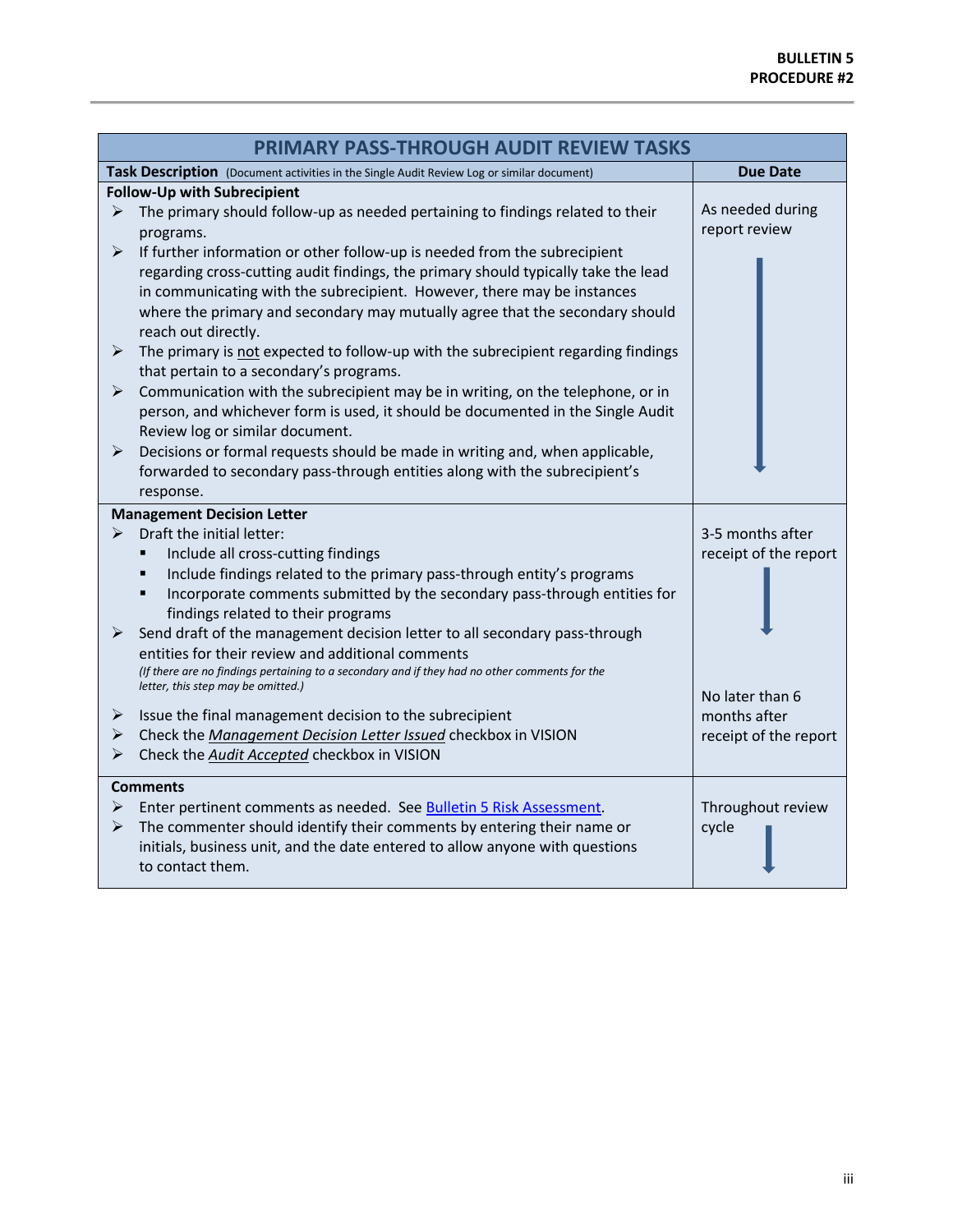| <b>SECONDARY PASS-THROUGH AUDIT REVIEW TASKS</b>                                                                                                                                                                                                                                                                                                                                                                   |                                                     |  |  |
|--------------------------------------------------------------------------------------------------------------------------------------------------------------------------------------------------------------------------------------------------------------------------------------------------------------------------------------------------------------------------------------------------------------------|-----------------------------------------------------|--|--|
| Task Description (Document activities in the Single Audit Review Log or similar document)                                                                                                                                                                                                                                                                                                                          | <b>Due Date</b>                                     |  |  |
| <b>Obtain Report</b><br>Check the FAC after the expected due date to see if an audit report has been<br>➤<br>submitted and download the report if available. A copy of the report may be<br>forwarded by the Primary after their preliminary review.<br>Follow up with the primary to ascertain the status if the report has not been<br>➤                                                                         | Within 2 - 4 weeks<br>after the 9-month<br>deadline |  |  |
| submitted to the FAC.<br>Note: The State of Vermont does not have the authority to grant extensions for<br>the nine-month single audit due date.                                                                                                                                                                                                                                                                   |                                                     |  |  |
| <b>Preliminary Review</b>                                                                                                                                                                                                                                                                                                                                                                                          |                                                     |  |  |
| Determine if the report contains findings (related to the secondary's programs<br>➤<br>or cross-cutting findings) and if so, if a management response (corrective action<br>plan) has been included.<br>Communicate with primary if CAP is not included to determine when it will be<br>➤<br>available.                                                                                                            | Within 2 weeks of<br>receipt of report              |  |  |
| Verify that the SEFA appears to be correctly stated for the secondary's<br>➤<br>programs.                                                                                                                                                                                                                                                                                                                          | Within 30 days of<br>receipt of the report          |  |  |
| If the report contains neither findings pertaining directly to the secondary's<br>➤<br>programs nor cross-cutting findings that may impact the secondary's programs,<br>a more thorough review is not necessary.<br>In this case, a courtesy email should be send to the primary stating the<br>٠<br>secondary has no comments and their review is complete.<br>Document this in the Single Audit Review Log.<br>٠ |                                                     |  |  |
| Detailed Review of the Single Audit Report and Corrective Action Plan (CAP)                                                                                                                                                                                                                                                                                                                                        |                                                     |  |  |
| (when the report contains findings)<br>Use the sample Audit Review Checklist or other similar document to assist in<br>➤<br>reviewing the audit report.<br>Review is focused on direct programmatic findings or cross-cutting findings that<br>➤<br>may impact programs passed through to the subrecipient by the secondary.                                                                                       | Within 30 days of<br>receipt of the report          |  |  |
| $\blacktriangleright$<br>If the CAP is inadequate, or if additional information is required from the<br>subrecipient regarding the secondary's programs, the secondary may contact<br>the subrecipient directly for follow-up.                                                                                                                                                                                     | Within 45 days after<br>receipt of the report       |  |  |
| Note: In order to minimize repeat questions and requests for follow-up between<br>the State and a subrecipient regarding cross-cutting findings, the primary should<br>take the lead in communicating with the subrecipient on these issues. However,<br>there may be instances where the primary and secondary may mutually agree that<br>the secondary should reach out directly.                                |                                                     |  |  |
| <b>Management Decision Letter (MDL)</b><br>Provide the primary with an assessment of responses to findings related to<br>➤<br>programs issued by the secondary.<br>Provide the primary with language to be included in the MDL, if applicable.<br>➤                                                                                                                                                                | Within 90 days after<br>receipt of the report       |  |  |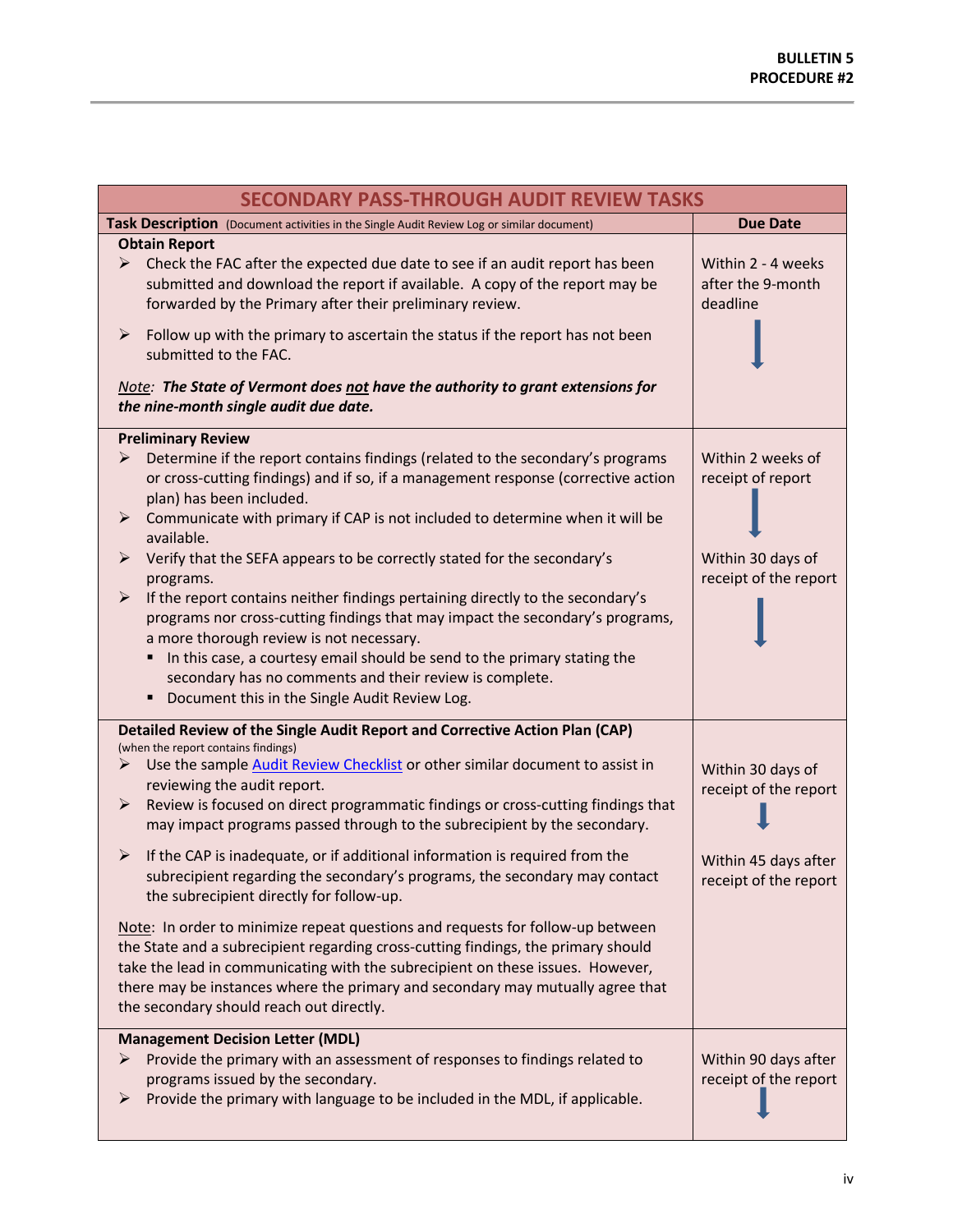| <b>SECONDARY PASS-THROUGH AUDIT REVIEW TASKS</b>                                                                                                                                                                                                                                                                                                                                                                                                             |                                                |  |  |
|--------------------------------------------------------------------------------------------------------------------------------------------------------------------------------------------------------------------------------------------------------------------------------------------------------------------------------------------------------------------------------------------------------------------------------------------------------------|------------------------------------------------|--|--|
| <b>Due Date</b><br><b>Task Description</b> (Document activities in the Single Audit Review Log or similar document)                                                                                                                                                                                                                                                                                                                                          |                                                |  |  |
| <b>Management Decision Letter (MDL)</b> (continued)<br>Review the draft Management Decision Letter drafted by the primary pass-<br>➤<br>through entity and provide comments or approval within allotted timeframe.<br>File final MDL in official monitoring file.<br>➤                                                                                                                                                                                       | Within 2 weeks<br>after receiving the<br>draft |  |  |
| <b>Comments</b><br>Enter pertinent comments as needed. See Bulletin 5 Risk Assessment.<br>⋗<br>The commenter should identify their comments by entering their name or<br>➤<br>initials, business unit, and the date entered to allow anyone with<br>questions to contact them.<br>The secondary should not check any of the VISION Review page<br>➤<br>checkboxes.<br>Note: Comments may be entered by both primary and secondary pass-<br>through entities. | Throughout process                             |  |  |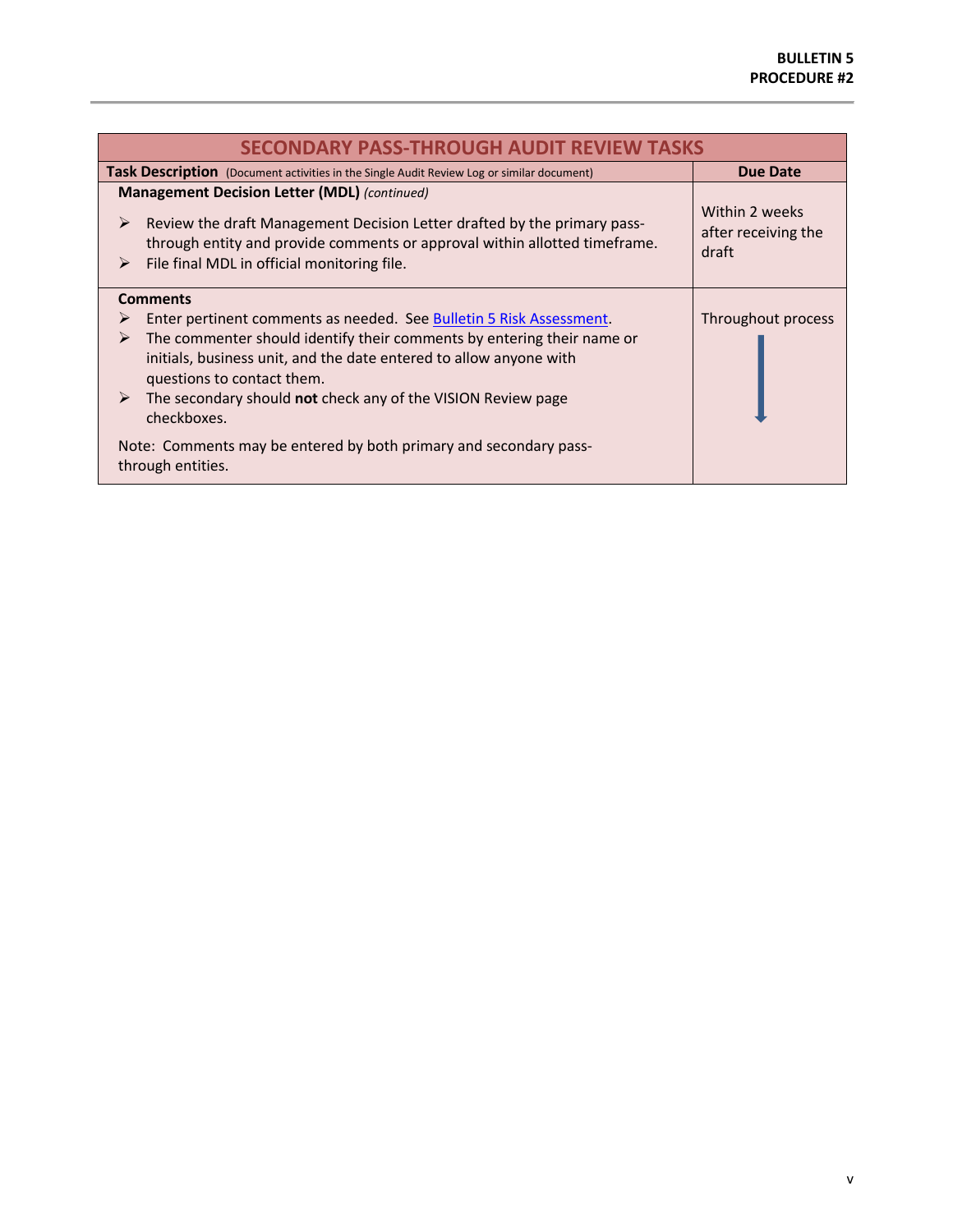# <span id="page-12-0"></span>**Appendix II**

|            | Key                                     |
|------------|-----------------------------------------|
| <b>FYF</b> | Subrecipient's Fiscal Year-End Date     |
| RD.        | Date subrecipient's report was received |

MDL Management Decision Letter

Primary's Tasks **Secondary's Tasks** 

| <b>AUDIT REVIEW TIMELINE</b> |                                                                                |                                                                 |                             |
|------------------------------|--------------------------------------------------------------------------------|-----------------------------------------------------------------|-----------------------------|
|                              | <b>Task Description</b>                                                        | <b>Timeline</b>                                                 | 6/30/2015<br><b>Example</b> |
|                              | <b>Subrecipient's Fiscal Year Ends</b>                                         |                                                                 |                             |
| ⋗                            | Subrecipient Annual Report Due to Finance & Management                         | $FYE + 45$ days                                                 | 8/15/2015                   |
| ↘                            | All Pass-Through Entities Run Reports on their Subrecipients'<br><b>Status</b> | <= Quarterly                                                    | 9/30/2015                   |
|                              | <b>Ascertain Report Status</b>                                                 |                                                                 |                             |
| ≻                            | Determine expected audit completion date                                       | $FYE + 3$ months                                                | 9/30/2015                   |
| ⋗                            | Contact the subrecipient to ascertain the status of the audit                  | $FYE + 7$ months (or<br>expected report date<br>minus 2 months) | 1/31/2016                   |
|                              | <b>Subrecipient's Single Audit Report Due</b>                                  | $FYE + 9$ months                                                | 3/31/2016                   |
|                              | <b>Obtain Report</b>                                                           |                                                                 |                             |
| ⋗                            | Check the FAC and follow-up with subrecipient, if necessary                    | $FYE + 9.5$ to 10 months                                        | $4/15/2016 -$<br>4/30/2016  |
|                              | <b>Preliminary Review</b>                                                      |                                                                 |                             |
| ⋗                            | Verify that report is complete and that the primary is correct                 | $RD + < 1$ week                                                 | 4/22/2016                   |
| ⋗                            | Request a corrective action plan, if necessary                                 |                                                                 |                             |
| ≻                            | Check the Audit Received checkbox                                              |                                                                 |                             |
|                              | <b>Contact Secondary Pass-Through Entities</b>                                 |                                                                 |                             |
| ⋗                            | Email all secondary pass-through entities on SEFA                              | RD +< 10 days                                                   | 4/25/2016                   |
|                              | <b>Contact Primary</b>                                                         |                                                                 |                             |
| ⋗                            | If CAP is missing for secondary's programs                                     | RD +< 2 weeks                                                   | 4/29/2016                   |
| ➤                            | If report does not have findings pertaining to the secondary                   | $RD + 30$ days                                                  | 5/15/2016                   |
|                              | Thoroughly review the Single Audit Report                                      |                                                                 |                             |
| ➤                            | Request a corrective action plan from the subrecipient if necessary            | RD +< 30 days                                                   | 5/15/2016                   |
| ➤                            | Check the Audit Reviewed checkbox in VISION.                                   |                                                                 |                             |